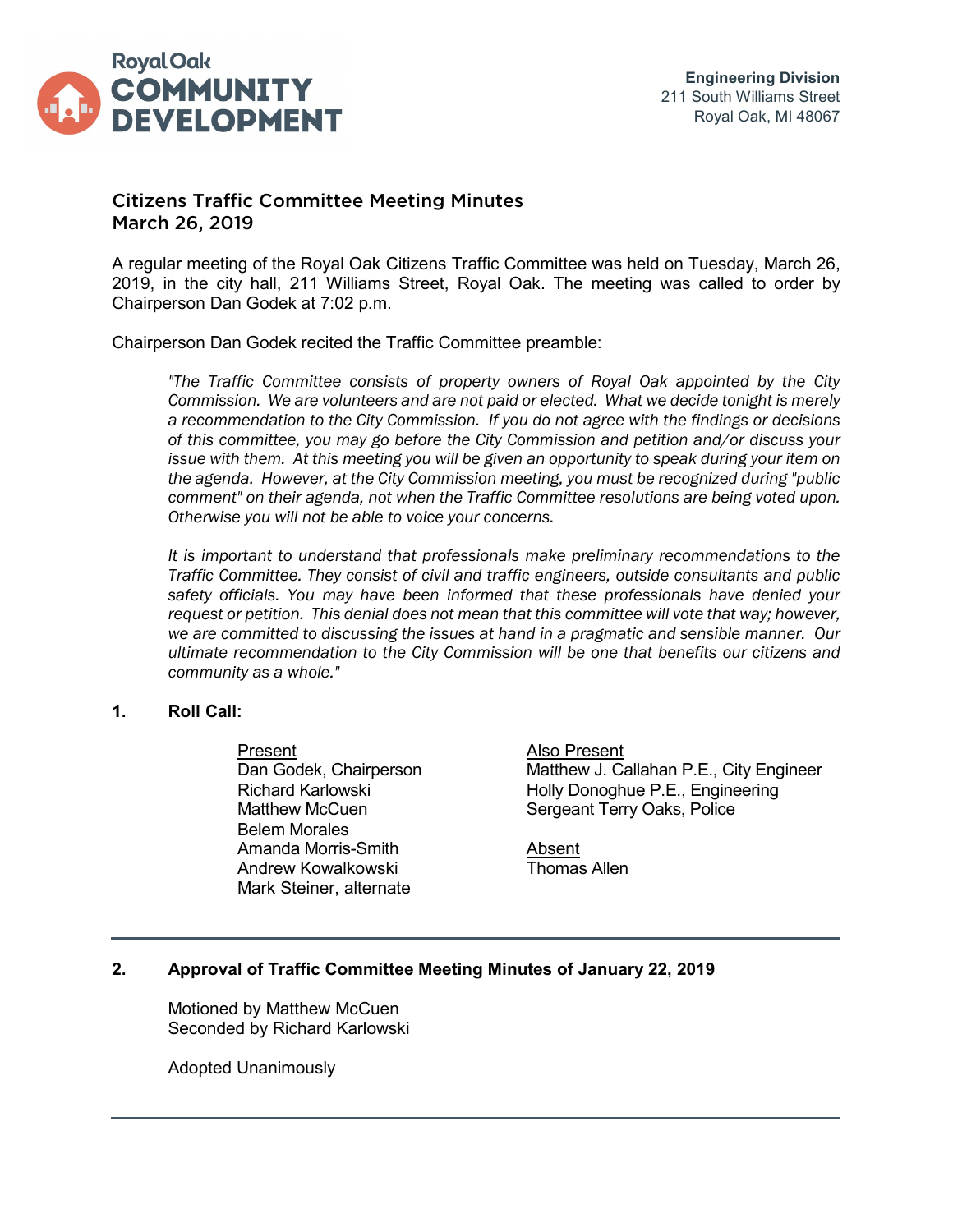### **3. Public Comment**

# **4. Rescheduled Items/Old Business - None**

#### **5. Business Items**

### **5.A. Traffic Calming Workshop for Albert, Merrill, Parker, Warick and Trafford (Coolidge to Woodward)**

In 2018 the city engineering division began working with residents of Parker Avenue regarding the volume of traffic, speeding and non-residential parking on their street. In the course of reviewing traffic data collected for Parker Avenue, it was determined that cut through traffic was occurring in addition to business parking in the residential area.

In an effort to get a better understanding of traffic in this neighborhood, traffic was remeasured on all five streets simultaneously in the fall of 2018. There are significantly more vehicles traveling these streets than would be expected to be generated by the residents alone based on the collected data. The city has been requested to evaluate options that could reduce or eliminated cut through traffic and speeding. City Engineer Matt Callahan invited all residents of the neighborhood to come to the meeting tis evening to discuss various options for solving the multiple issues in the neighborhood. After discussing the results of the traffic studies, he presented several options for the residents to consider including:

- Signage
	- $\circ$  Install signage stating "No Thru Traffic" at the ends of the block
	- $\circ$  Install signage stating "Do Not Enter" at one end of the block and "No Right Turn" at specific times
- Barriers
	- $\circ$  Install a half road closure between the Woodward Ave commercial properties and the residential homes, prohibiting westbound through traffic. Includes "Dead End" and "No Outlet" signage as necessary
	- $\circ$  Install a full road closure between the Woodward Ave commercial properties and the residential homes, prohibiting through traffic on the block. Includes "Dead End" and "No Outlet" signage as necessary

After much discussion Chairperson Godek did a straw poll to see what options residents were most interested in. Residents were mostly in favor of the "No Thru Traffic" signage, although they knew it would be hard to enforce, and the half road closure. Residents wanted to see a temporary half road closure put in place for a trial period, prior to making a final decision.

**The Citizens Traffic Committee recommends having engineering staff prepare petitions, as necessary, for a common solution of traffic calming on these streets per the neighborhood residents' request.**

Moved by: Matthew McCuen

Supported by: Amanda Morris-Smith

Motion adopted unanimously